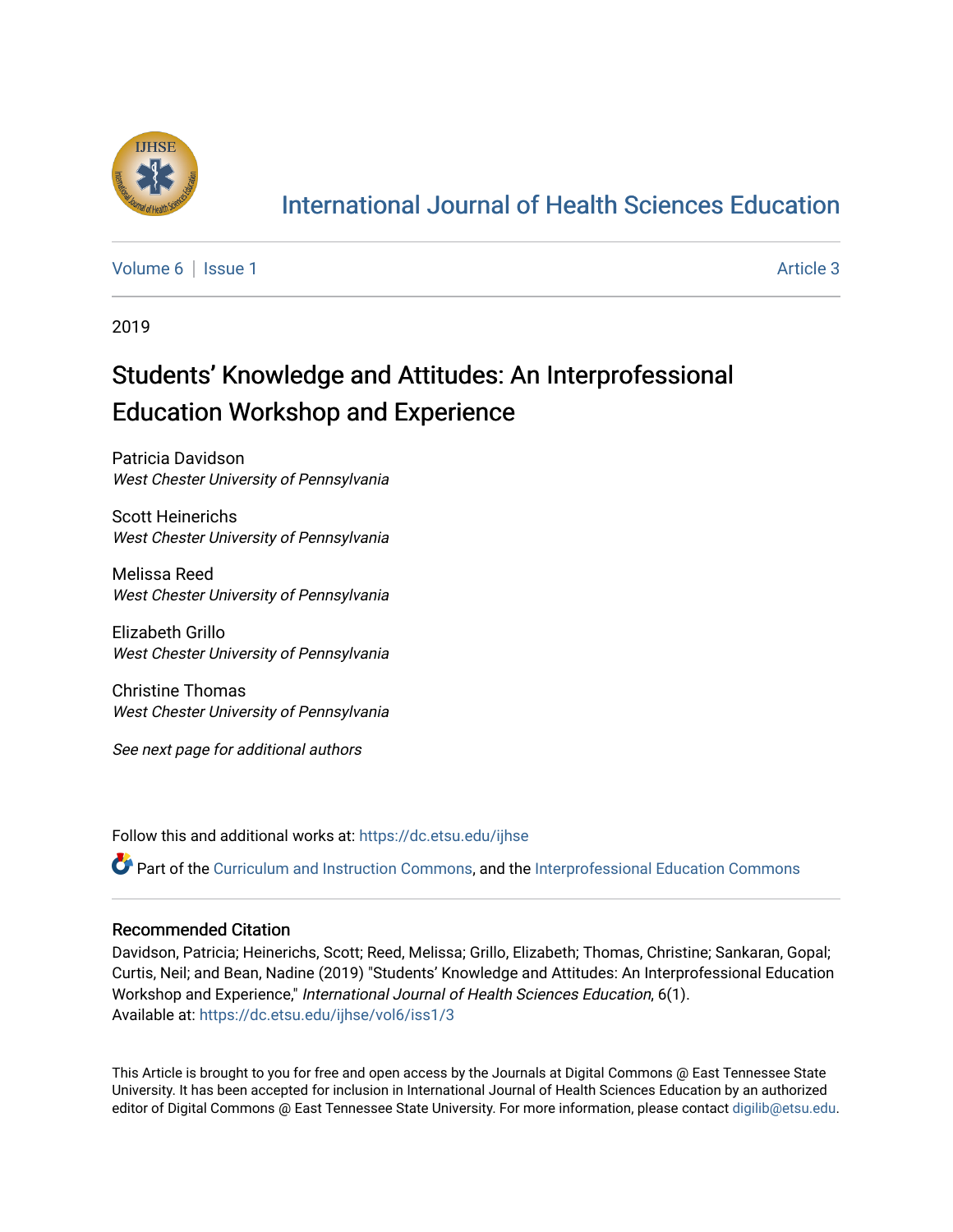### Students' Knowledge and Attitudes: An Interprofessional Education Workshop and Experience

#### Authors

Patricia Davidson, Scott Heinerichs, Melissa Reed, Elizabeth Grillo, Christine Thomas, Gopal Sankaran, Neil Curtis, and Nadine Bean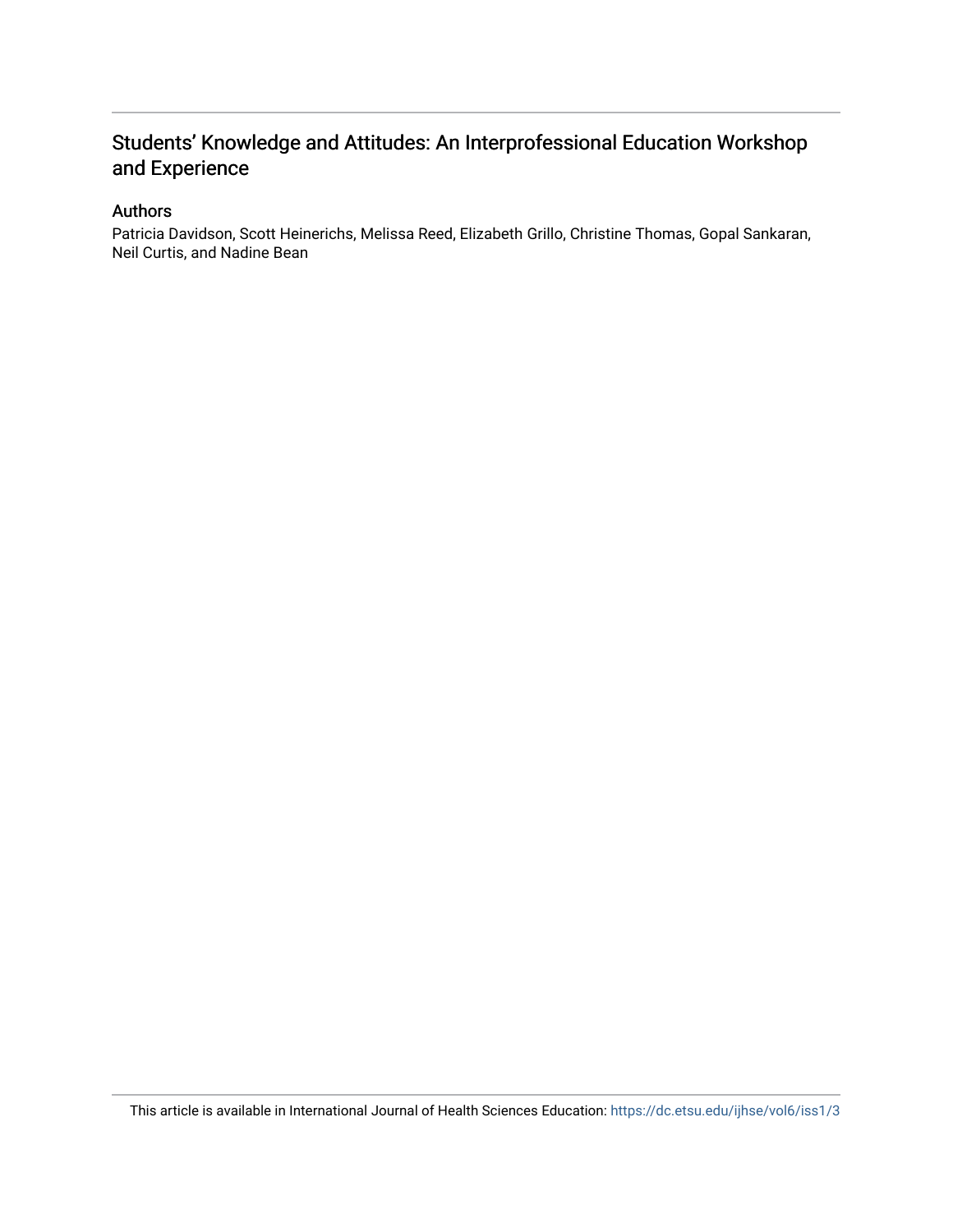#### **Introduction**

Interprofessional education (IPE) is important in preparing students for future practice and has become an increasing part of health and social care programs' academic curricula (Illingworth & Chelvanayagam, 2012). IPE occurs when two or more professions learn with, from, and about each other to improve collaboration and quality of care (Center for the Advancement of Interprofessional Education (CAIPE). Furthermore, IPE helps students become familiar with the roles of their respective occupation in addition to the roles of other professions. Recent research indicates that experience with IPE improves professional identities and perceptions towards teamwork (Barr, 2015; Bridges, Davidson, Odegard, Maki, & Tomkowiak, 2011; Carroll, et al., 2014; Casteneda, Islam, Stetten, Black, & Blue, 2017). While research findings support IPE, it can be hard to implement in practice because of academic structural needs. For example, the lack of flexibility to add additional coursework because of specialized accreditation and difficulties with timetabling due to the number of students involved are barriers to implementation (Neocleous, 2014).

To promote IPE, academic programs need to overcome known barriers and provide experiences for students. The aim is to blend the common core skills and values of their future professions. Helping shape undergraduate and graduate students' perceptions towards IPE during their academic curricula may influence their willingness to participate in future interprofessional practice (IPP) (Maharajan et al., 2017). It has been demonstrated that students are more likely to embrace IPP when they have positive perceptions about IPE and an understanding of the roles and responsibilities of all team members. The inclusion of IPE can enhance patient outcomes (Barr, 2015).

The Purpose of this pilot study was to identify changes in knowledge and attitudes of students participating in an IPE program. Additionally, the pilot study was designed to provide findings that may be used to facilitate future IPE work. This includes tailoring curricula to facilitate the practice within specific programs.

#### **Methods**

#### Participants

The setting for the pilot study was a public university in southeastern Pennsylvania. Junior and senior undergraduate and graduate students in allied healthcare and social welfare disciplines were invited to participate voluntarily in this study. A total of 54 students took part in the study. Disciplines that were represented include: (a) athletic training, (b) exercise science, (c) nursing, (d) nutrition (e), public health, (f) social work, and (g) speech-language pathology.

#### Instrumentation

The Interprofessional Student Attitude Scale (ISAS) was used to assess student changes in knowledge and attitudes from participation in an IPE program. This scale was developed and used in a previous study that evaluated student attitude changes toward interprofessional healthcare, professional roles, and teamwork before and after participation in a interprofessional elective course (Shrader, Thompson, & Gonsalves, 2010). The 17-question ISAS survey includes eight questions from the Readiness for Interprofessional Learning Scale (RIPLS). The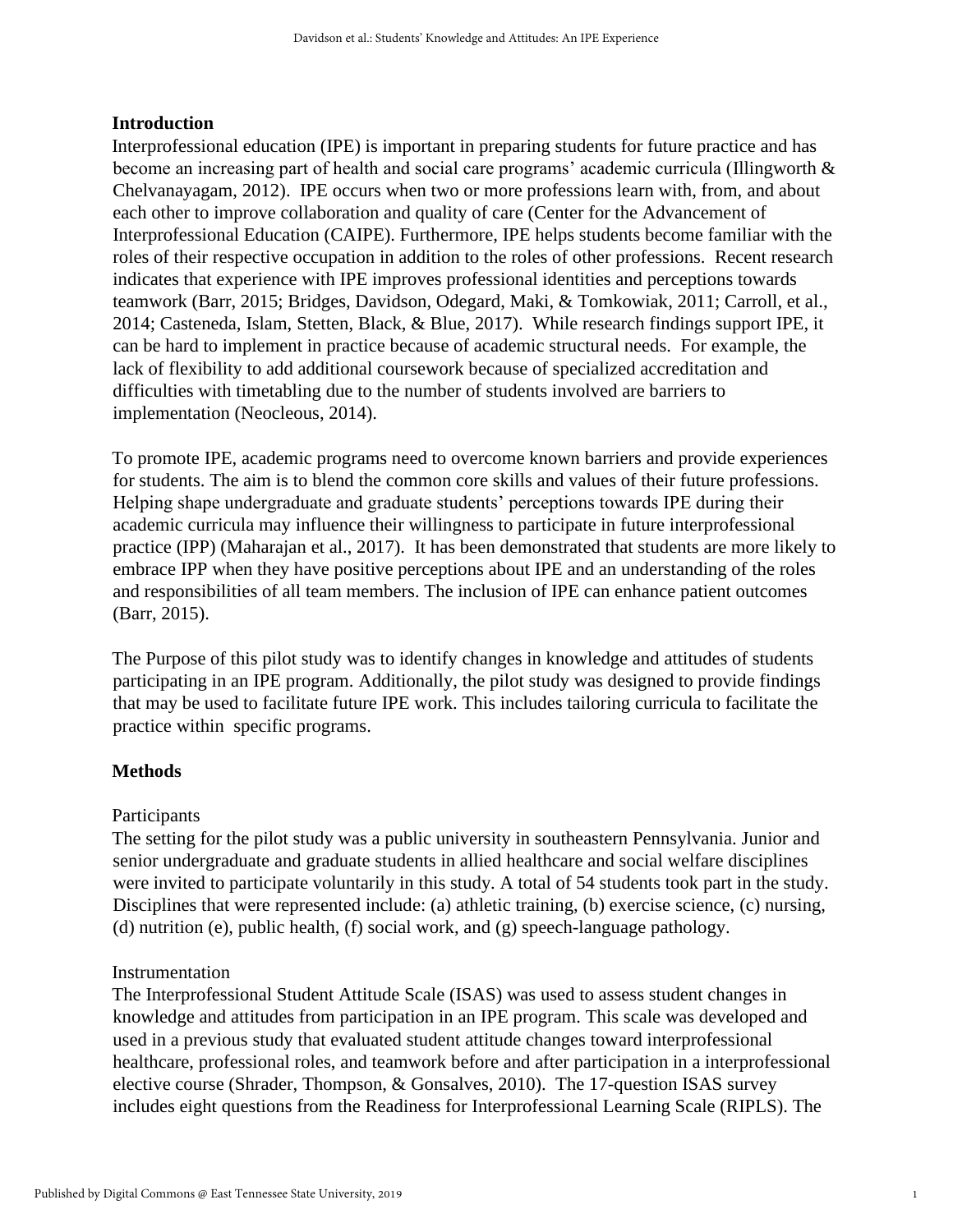RIPLS is a 19-item scale assessing three factors: (a) teamwork and collaboration, (b) professional identity, and (c) roles and responsibilities, with a cronbach's alpha of 0.90 (Shrader et al, 2010). The ISAS (Shrader, et al., 2010) was modified by the investigators by substituting questions to assess the student's understanding of respective professional roles within an interprofessional team for the disciplines participating in the workhop. The participants in the study conducted by Shrader, et al., (2010) were members of different professions than those in the current study. The investigators wanted to ensure all professions who participated in the IPE program for the current study were accounted for; therefore, professions were adjusted for some of the questions with two additional questions representing all professions. The total number of questions for the modified surey was 19. The internal consistency of the modified ISAS used for this study was found to be acceptable with a Cronbach's alpha of .72.

#### Procedures

The study was approved by the University Institutional Review Board. A convenience sample of students were invited to participate in the study via electronic mail by the faculty leading the IPE program. The goal was to have between five to ten students from each discipline. This number was chosen to facilitate the logistics (such as location, group size, etc.) of conducting the IPE program. In the invitation, instructors defined the expectations of participation and indicated that participation was voluntary and would not influence any course or course grade. A total of 60 students from all seven disciplines were invited to participate in the study by the instructors teaching within the specific disciplines.

There were two segments to the program; a web-based IPE education module and an interactive IPE in-person workshop. Any student who was not available to participate in both components was excluded; leaving 54 students able to participate. Written consent to participate in the study was obtained from all 54 participants. Participants were reminded that they could withdraw at any point and that involvement in the study was not connected to a course grade or academic standing of their respective program. A pre- and post-test survey was administered online to assess for change in students' knowledge and attitudes (see Table 1 for the survey). Students were instructed to complete the survey prior to beginning the web-based IPE module. The survey included 19 questions. A majority of the questions were from the ISAS (Shrader et al., 2010). The only additional questions were included to identify all the disciplines within the current study. Responses were measured by a Likert-type scale with 5- strongly agree, 4- agree, 3 neutral, 2- disagree, and 1- strongly disagree. Question topics included: (a) working in an interprofessional healthcare team, (b) how it would help them become more effective members of the team, and (c) knowledge about the respective disciplines involved in the program. Demographic data collected, included gender, program of study, and year in school (junior, senior, and graduate). All surveys were completed anonymously, de-identified by a unique code generated by their birth date and were not connected to the students' e-mail or name upon submission. The same survey was administered online after completing the second segment of the interactive IPE in-person workshop. Students were provided time at the end of the IPE inperson workshop to complete the survey.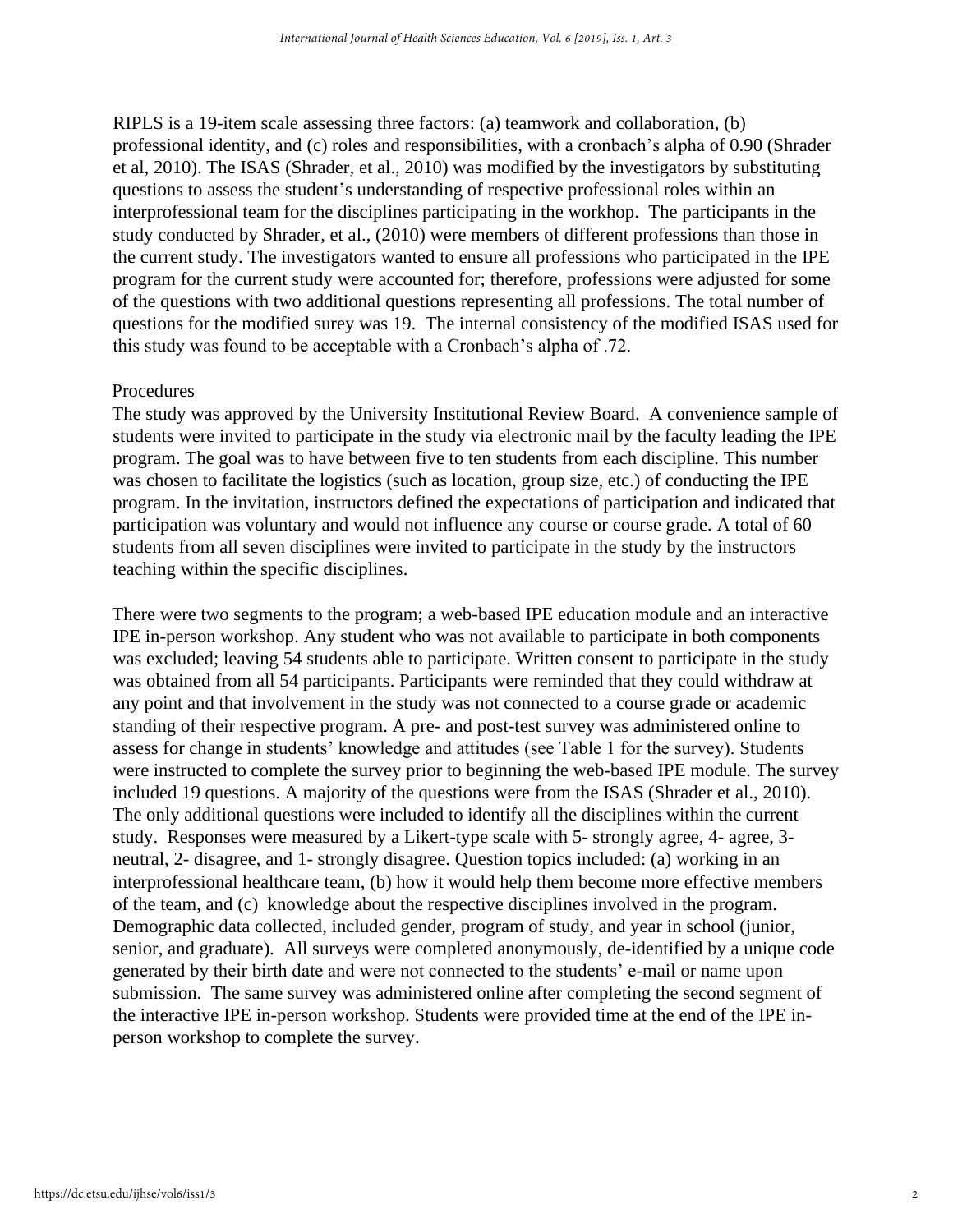| Table 1. Student Attitudes Survey with Added Questions about Knowledge of the                    |
|--------------------------------------------------------------------------------------------------|
| Roles/Responsbilities of the Disciplines involved in the IPE Workshop and Experience (Shrader S, |
| Thompson A, Gonsalves W., 2010)                                                                  |

| 1. Clinical problem-solving skills should only be learned with students from my own discipline.                 |                     |                              |                                                                                                                                     |  |  |  |  |  |
|-----------------------------------------------------------------------------------------------------------------|---------------------|------------------------------|-------------------------------------------------------------------------------------------------------------------------------------|--|--|--|--|--|
| Neutral Agree Strongly Agree<br><b>Strongly Disagree</b><br>Disagree                                            |                     |                              |                                                                                                                                     |  |  |  |  |  |
| $\overline{2}$<br>3<br>1                                                                                        | 5<br>4              |                              |                                                                                                                                     |  |  |  |  |  |
| <b>Strongly Disagree</b><br>2<br>3<br>1                                                                         | Disagree<br>5<br>4  |                              | 2. I have to acquire more knowledge and skills than other students in other healthcare disciplines.<br>Neutral Agree Strongly Agree |  |  |  |  |  |
| 3. There is little overlap between my role and that of other students belonging to other health<br>disciplines. |                     |                              |                                                                                                                                     |  |  |  |  |  |
| <b>Strongly Disagree</b>                                                                                        | Disagree            |                              | Neutral Agree Strongly Agree                                                                                                        |  |  |  |  |  |
| 3<br>2                                                                                                          | $\overline{4}$<br>5 |                              |                                                                                                                                     |  |  |  |  |  |
|                                                                                                                 |                     |                              | 4. I have worked with students from other health professions in an interprofessional team.                                          |  |  |  |  |  |
| <b>Strongly Disagree</b>                                                                                        | Disagree            |                              | Neutral Agree Strongly Agree                                                                                                        |  |  |  |  |  |
| 2<br>3                                                                                                          | 4<br>5              |                              |                                                                                                                                     |  |  |  |  |  |
|                                                                                                                 |                     |                              | 5. I am confident in my abilities to effectively work within an interprofessional healthcare team to                                |  |  |  |  |  |
| develop a realistic and appropriate patient care plan.                                                          |                     |                              |                                                                                                                                     |  |  |  |  |  |
| <b>Strongly Disagree</b>                                                                                        | Disagree            | Neutral Agree Strongly Agree |                                                                                                                                     |  |  |  |  |  |
| $\overline{2}$<br>3<br>1                                                                                        | 5<br>$\overline{4}$ |                              |                                                                                                                                     |  |  |  |  |  |
|                                                                                                                 |                     |                              | 6. I understand the respective role of social workers within an interprofessional team.                                             |  |  |  |  |  |
| <b>Strongly Disagree</b>                                                                                        | Disagree            |                              | Neutral Agree Strongly Agree                                                                                                        |  |  |  |  |  |
| $\mathcal{D}_{\cdot}$<br>3                                                                                      | $\overline{4}$<br>5 |                              |                                                                                                                                     |  |  |  |  |  |
| 7. I understand the respective role of nurses within an interprofessional team.                                 |                     |                              |                                                                                                                                     |  |  |  |  |  |
| <b>Strongly Disagree</b>                                                                                        | Disagree            |                              | Neutral Agree Strongly Agree                                                                                                        |  |  |  |  |  |
| 2<br>1<br>3                                                                                                     | $\overline{4}$<br>5 |                              |                                                                                                                                     |  |  |  |  |  |
|                                                                                                                 |                     |                              | 8. I understand the respective role of registered dietitians within an interprofessional team.                                      |  |  |  |  |  |
| <b>Strongly Disagree</b>                                                                                        | Disagree            |                              | Neutral Agree Strongly Agree                                                                                                        |  |  |  |  |  |
| 2<br>3                                                                                                          | 5<br>4              |                              |                                                                                                                                     |  |  |  |  |  |
|                                                                                                                 |                     |                              |                                                                                                                                     |  |  |  |  |  |
|                                                                                                                 |                     |                              | 9. I understand the respective role of athletic trainers within an interprofessional team.                                          |  |  |  |  |  |
| <b>Strongly Disagree</b><br>3                                                                                   | Disagree<br>4<br>5  |                              | Neutral Agree Strongly Agree                                                                                                        |  |  |  |  |  |
|                                                                                                                 |                     |                              |                                                                                                                                     |  |  |  |  |  |
|                                                                                                                 |                     |                              | 10. I understand the respective role of public health professionals within an interprofessional team.                               |  |  |  |  |  |
| <b>Strongly Disagree</b>                                                                                        | Disagree            |                              | Neutral Agree Strongly Agree                                                                                                        |  |  |  |  |  |
| $\overline{2}$<br>3                                                                                             | $\overline{4}$<br>5 |                              |                                                                                                                                     |  |  |  |  |  |
| 11. I understand the respective role of exercise scientists within an interprofessional team.                   |                     |                              |                                                                                                                                     |  |  |  |  |  |
| <b>Strongly Disagree</b>                                                                                        | Disagree            |                              | Neutral Agree Strongly Agree                                                                                                        |  |  |  |  |  |
| 2<br>3<br>1                                                                                                     | 4<br>5              |                              |                                                                                                                                     |  |  |  |  |  |
|                                                                                                                 |                     |                              | 12. I understand the respective role of speech-language pathologists within an interprofessional team.                              |  |  |  |  |  |
| <b>Strongly Disagree</b>                                                                                        | Disagree            |                              | Neutral Agree Strongly Agree                                                                                                        |  |  |  |  |  |
| 2<br>3<br>1                                                                                                     | $\overline{4}$<br>5 |                              |                                                                                                                                     |  |  |  |  |  |
| 13. Shared learning and working within an interprofessional team will help me communicate better                |                     |                              |                                                                                                                                     |  |  |  |  |  |
| with patients and healthcare professionals.                                                                     |                     |                              |                                                                                                                                     |  |  |  |  |  |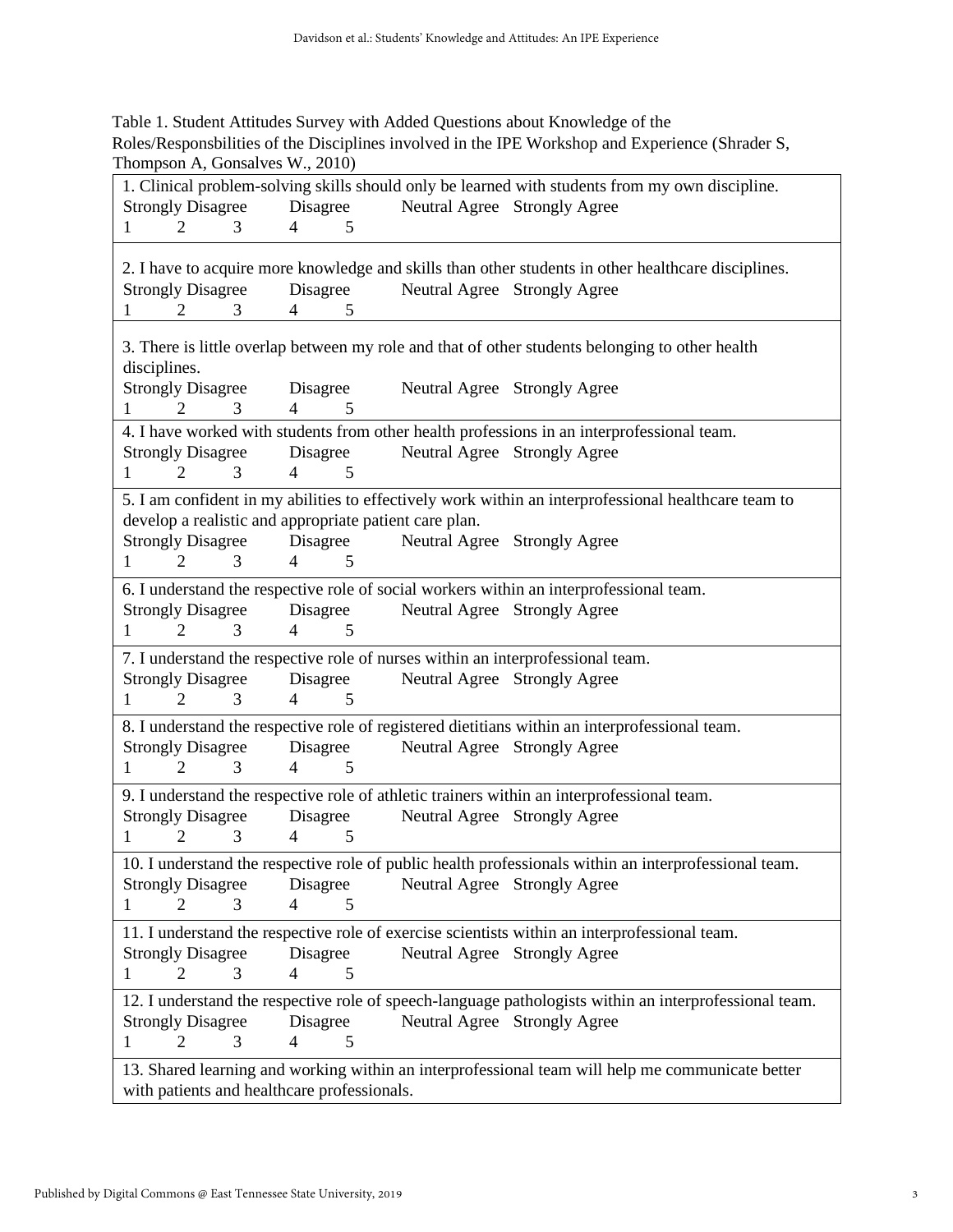|                                                                                                          | <b>Strongly Disagree</b>                                                                     |                                            | Disagree                 |   |                              | Neutral Agree Strongly Agree                                                                            |  |  |
|----------------------------------------------------------------------------------------------------------|----------------------------------------------------------------------------------------------|--------------------------------------------|--------------------------|---|------------------------------|---------------------------------------------------------------------------------------------------------|--|--|
|                                                                                                          | $\mathfrak{D}$                                                                               | 3                                          | $\overline{\mathcal{A}}$ | 5 |                              |                                                                                                         |  |  |
|                                                                                                          |                                                                                              |                                            |                          |   |                              | 14. Shared learning and working within an interprofessional team will increase my ability to understand |  |  |
|                                                                                                          | clinical problems.                                                                           |                                            |                          |   |                              |                                                                                                         |  |  |
|                                                                                                          | <b>Strongly Disagree</b>                                                                     |                                            | Disagree                 |   |                              | Neutral Agree Strongly Agree                                                                            |  |  |
|                                                                                                          | $\mathcal{D}_{\mathcal{L}}$                                                                  | 3                                          | $\overline{4}$           | 5 |                              |                                                                                                         |  |  |
|                                                                                                          |                                                                                              |                                            |                          |   |                              | 15. Shared learning and working within an interprofessional team will help me be a more effective       |  |  |
|                                                                                                          |                                                                                              | member of a healthcare team in the future. |                          |   |                              |                                                                                                         |  |  |
|                                                                                                          | <b>Strongly Disagree</b>                                                                     |                                            | Disagree                 |   | Neutral Agree Strongly Agree |                                                                                                         |  |  |
|                                                                                                          | $\mathcal{D}_{\mathcal{L}}$                                                                  | 3                                          | $\overline{4}$           | 5 |                              |                                                                                                         |  |  |
|                                                                                                          |                                                                                              |                                            |                          |   |                              | 16. Shared learning and working within an interprofessional team will help me understand my own         |  |  |
|                                                                                                          | limitations.                                                                                 |                                            |                          |   |                              |                                                                                                         |  |  |
|                                                                                                          | <b>Strongly Disagree</b>                                                                     |                                            | Disagree                 |   |                              | Neutral Agree Strongly Agree                                                                            |  |  |
|                                                                                                          | $\mathfrak{D}$                                                                               | 3                                          | $\Delta$                 | 5 |                              |                                                                                                         |  |  |
| 17. Patients ultimately benefit if students and healthcare professionals work in interprofessional teams |                                                                                              |                                            |                          |   |                              |                                                                                                         |  |  |
|                                                                                                          |                                                                                              | to solve patient problems.                 |                          |   |                              |                                                                                                         |  |  |
|                                                                                                          | <b>Strongly Disagree</b>                                                                     |                                            | Disagree                 |   |                              | Neutral Agree Strongly Agree                                                                            |  |  |
|                                                                                                          | $\mathfrak{D}$                                                                               | 3                                          | $\overline{4}$           | 5 |                              |                                                                                                         |  |  |
|                                                                                                          | 18. Using interprofessional teams to deliver quality healthcare is essential for the future. |                                            |                          |   |                              |                                                                                                         |  |  |
|                                                                                                          | <b>Strongly Disagree</b>                                                                     |                                            | Disagree                 |   |                              | Neutral Agree Strongly Agree                                                                            |  |  |
|                                                                                                          | $\overline{2}$                                                                               | 3                                          | $\overline{4}$           | 5 |                              |                                                                                                         |  |  |
| 19. I am going to work in an environment that fosters interprofessional teamwork to deliver patient care |                                                                                              |                                            |                          |   |                              |                                                                                                         |  |  |
|                                                                                                          | in the future.                                                                               |                                            |                          |   |                              |                                                                                                         |  |  |
|                                                                                                          | <b>Strongly Disagree</b>                                                                     |                                            | Disagree                 |   |                              | Neutral Agree Strongly Agree                                                                            |  |  |
|                                                                                                          | 2                                                                                            | 3                                          | 4                        | 5 |                              |                                                                                                         |  |  |

The web-based IPE module involved viewing six 5-minute videos about each healthcare profession asynchronously (i.e., stored on Desire2Learn learning management system and available on demand) before attending the 2-hour IPE application-based workshop.All videos were created by the professors from the disciplines that led the IPE program. Approximately three weeks after the web-based module was completed, the students attended the in-person workshop and collaboratively worked on interdisciplinary case studies, simulating real life scenarios, developed by the investigators (see Figure 1 for a case example). The students worked in small groups of eight to ten with all disciplines represented. Following the small group work, each group presented results to the larger group.

#### **Figure 1**

#### **Group Case Study 1**

Manuel Hernandez is a 68-year-old Latino male. HT: 6'0" WT 190 pounds

Manuel lost his wife about 5 years ago to cancer. Spanish is his primary language. He lives in a large, publicly subsidized continuing care retirement community (CCRC). He has support from a daughter and two daughters-in-law who look in on him regularly. He has chronic atrial fibrillation treated with digoxin (0.25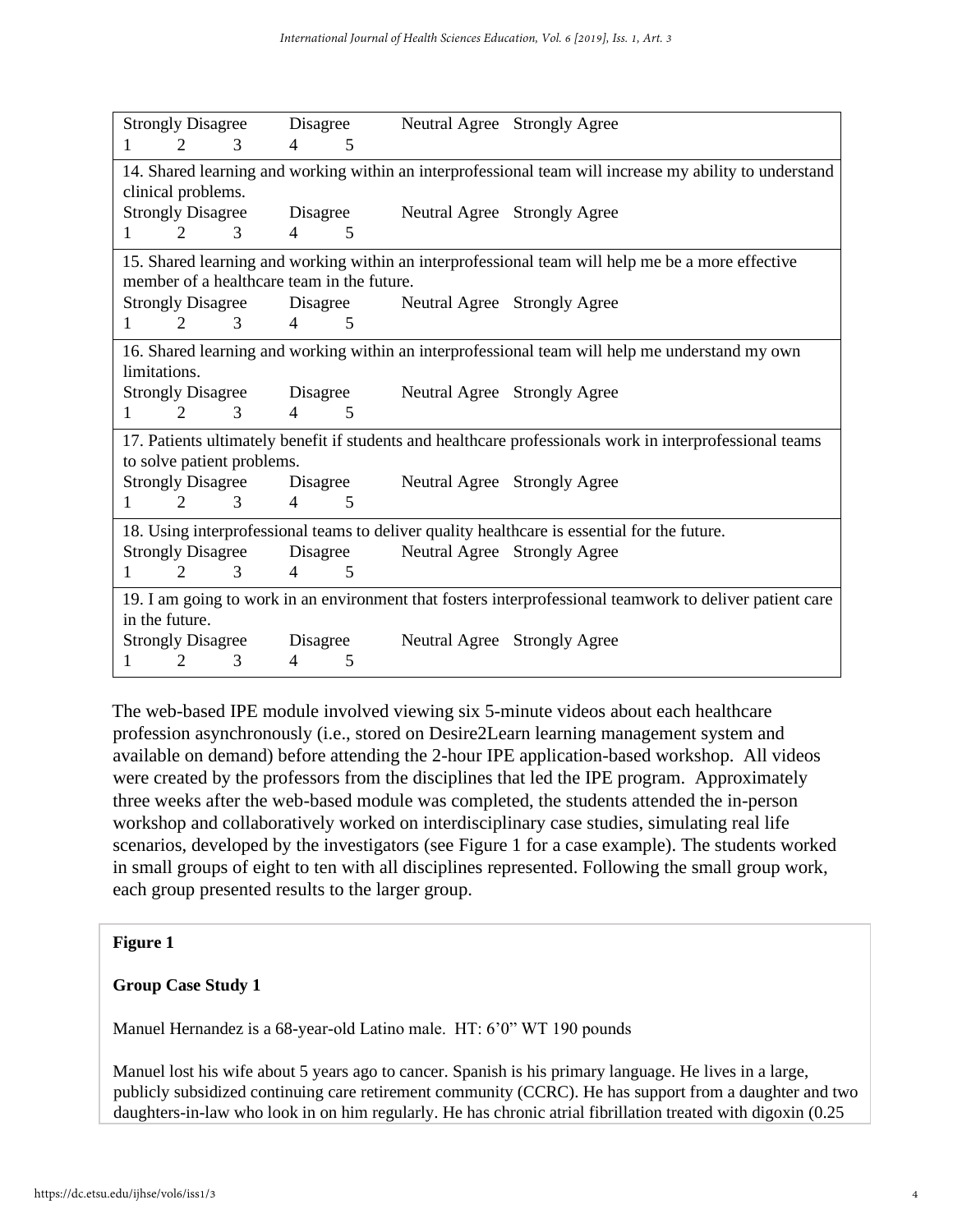mg daily). When last seen 3 months ago, by his primary care provider (PCP), was noted to be in good health. However, his daughter is concerned about her father as he recently fell and hit his head. Mr. H. states all is well, that he just has a bump on his head and some right-sided weakness. Shortly after his last PCP visit, his son died and he has been very sad and tearful. He denies poor appetite, but a decrease of 9 pounds has occurred since his last visit. During the interview, he seems to fixate on his son's death and how difficult it is for him to accept. He stated "I will just have to adjust". His daughter is concerned, and she notes increasing isolation, weight loss, and forgetfulness, which have worsened since the death of his son. There is a congregate meal program in the facility, but he refuses to eat there. Even the food they bring him goes uneaten. However, at his family members' homes his appetite is good and his spirits are much better. He is recreationally active, he states he accumulates approximately 100 minutes of walking per week. However, he does get short of breath during the walks which is attributed to his atrial fibrillation. He is not opposed to exercise or a structured exercise program. He mentioned that prior to moving to the CCRC, he attended church on a regular basis and was always comfortable with speaking with his parish priest. Mr. H. has been invited to live with his daughter. However, he refuses to leave his own apartment and is insistent about remaining independent.

#### **Group Case Study 2**

Jaime Smith is an 18-year old bi-racial female. HT: 5'5", WT: 110 pounds BMI 18.3 kg/m<sup>2</sup> Jaime, a college freshman, received an athletic scholarship to run cross-country. The college is close to her home, so she commutes to school for financial reasons. Jaime is bi-racial (African American and Caucasian) and the youngest of seven children. She is the first person in her family to attend college. Her parents do not have health insurance; however, she purchased a policy through the college to participate in intercollegiate athletics. During her first semester of running she reported difficulty breathing while participating in crosscountry events. She stated that she could not catch her breath. She is also having trouble maintaining her weight. Jaime indicates her appetite is good but feels she would perform better if she weighed less. She also reveals that she has limited access to food to appropriately nourish the body. Her previous medical history reveals treatment for asthma.

#### **Discussion Questions for both Case Studies**

Identify the healthcare professionals who may be involved with this case.

Outline each professional's role in working with Jamie. Indicate the other professionals who may become involved with her care and how these professionals may work with one another to ensure optimal health outcomes.

What additional pieces of information do we need from each professional?

From each of your roles as healthcare providers consider the social determinants of health that must be considered.

#### **Data Analysis**

Wilcoxon Signed Rank Tests were used to compare the pre- and post-survey responses of the participants. The Wilcoxon Signed Rank Test was chosen because the participants were from a single sample, pre- and post-survey responses were recorded as matched pairs, response data were a small-range likert-type scale for each question resulting in ordinal data that were not normally distributed, and there was symmetry of the different scores. Data were analyzed using SPSS version 22.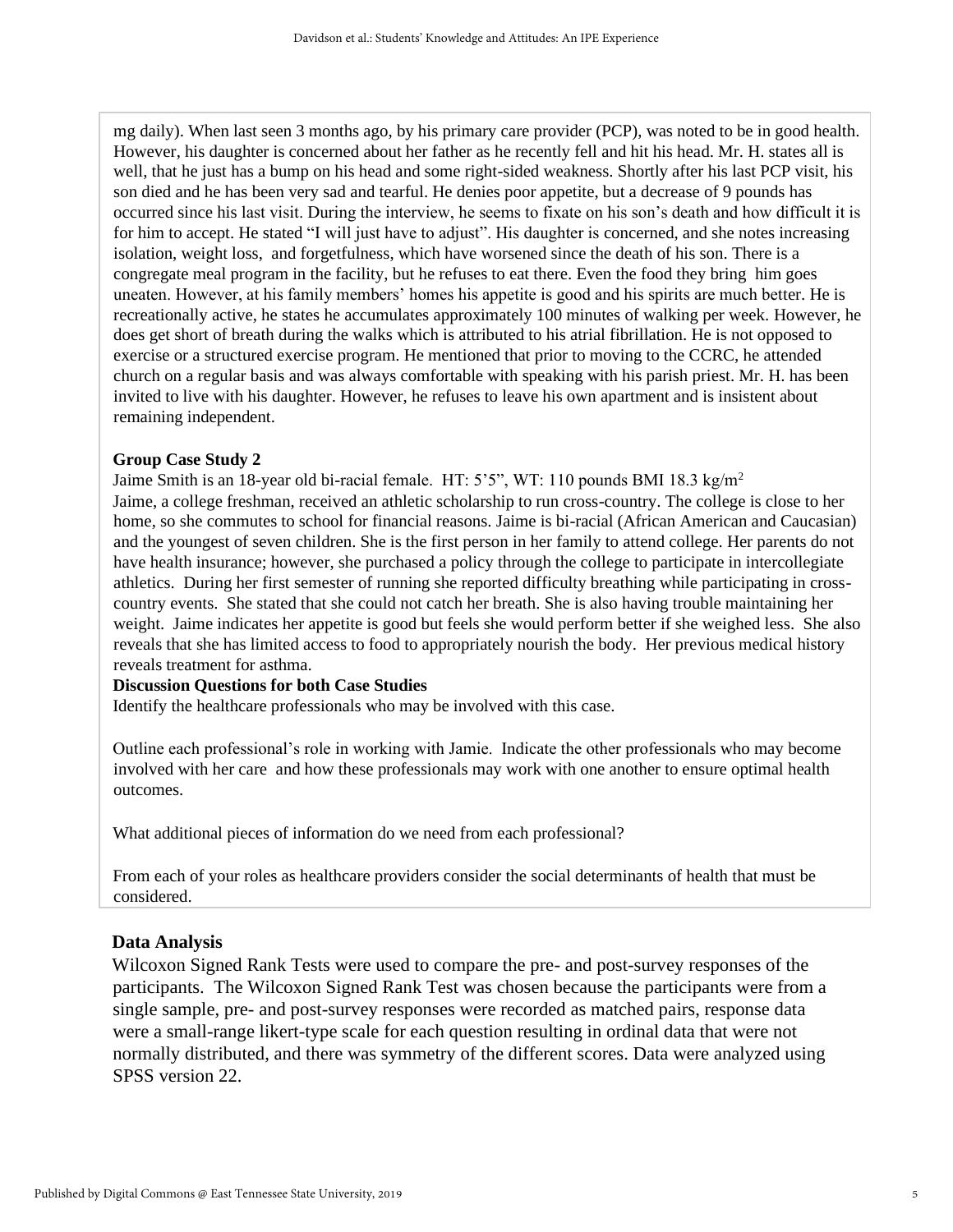#### **Results**

54 students participated in the IPE program. Of the 54 participants, 8 completed the presurvey only and 46 completed both pre- and post-surveys. Data analysis was conducted on the 46 pre/post survey pairs. Of the 46 pre/post survey pairs, 86% were women and 14% were men, 66% were undergraduate students [juniors (22%) and seniors (44%)], 34% were graduate students, and the discipline of social work had the largest representation at 22% (see Table 2). The survey used a 5-point Likert-type scale to measure participant responses.

| Profession                | Participants $n$ <sup>(%)</sup> |
|---------------------------|---------------------------------|
| Social Work               | 10(22)                          |
| <b>Athletic Training</b>  | $20(n=1010(22))$                |
| <b>Exercise Science</b>   | $16 (n=7)7(20)$                 |
| Nursing                   | $16 (n=7)7(16)$                 |
| Nutrition                 | $14(n=6)6(14)$                  |
| Speech-Language Pathology | $10 (n=5)5(10)$                 |
| Public Health             | $2(n=1)1(2)$                    |

Table 2. Percentage of participants by profession  $(N - 46)$ 

There were statistically significant changes in 10 of the 18 items (see Table 3). Median (M) scores significantly decreased on the Likert-type scale from pre to post-survey in the following items: "there is little overlap between my role and that of other students belonging to other healthcare discipline"  $(z = -3.24, p < 0.001, M$  pre  $= 2, M =$  post 1) and "shared learning and working within an interprofessional team will help me be a more effective member of a healthcare team in the future"  $(z = -2.14, p=0.03, M$  pre  $= 5, M$  post  $= 5$ ). M scores increased on the Likert-type scale from pre to post in the following items: "I have worked with students from other health professionals in an inter-professional team" ( $z = -4.06$ ,  $p < 0.001$ , M pre = 2, M post= 4), "I am confident in my abilities to effectively work within an interprofessional healthcare team to develop a realistic and appropriate patient care plan" (z= -2.60, *p*=0.01, M pre  $= 4$ , M post 4,), "I understand the respective role of social workers within an interprofessional team" ( $z = -4.49$ ,  $p < 0.001$ , M pre = 4, M post = 5), "I understand the respective role of nurses within an interprofesssional team" ( $z = -3.62$ ,  $p < 0.001$ , M pre = 4, M post = 5), "I understand the respective role of dietitians within an interprofesssional team" ( $z = -3.64$ ,  $p < 0.001$ , M pre 4, M post = 4.5), "I understand the respective role of athletic trainers within an interprofesssional team" ( $z = -3.25$ ,  $p < 0.001$ , M pre = 4, M post = 5), "I understand the respective role of public health professionals within an interprofessional team" ( $z = -3.57$ ,  $p <$ 0.001, M pre  $= 3$ , M post  $= 4$ ), and "I understand the respective role of exercise scientists within an interprofesssional team" ( $z = -3.63$ ,  $p < 0.00$ , M pre = 4, M post = 4). Eight questions did not change significantly after the intervention; including questions 1, 2, 13, 14, 16, 17, 18, and19. See Table 1 for the complete survey.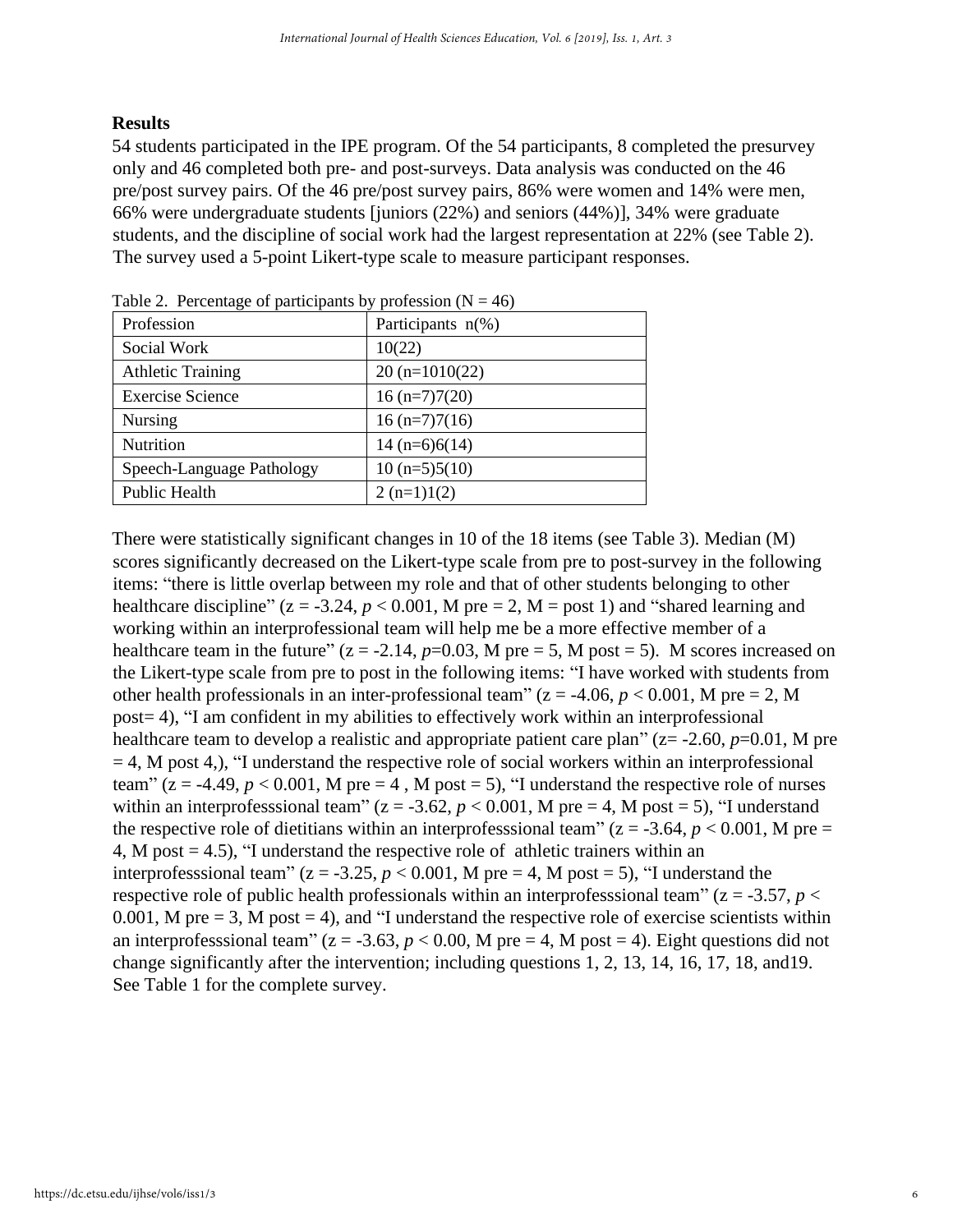| Table 3. The 10 statistically significant survey questions from pre to post, z-scores, p-values, median |  |  |  |  |  |
|---------------------------------------------------------------------------------------------------------|--|--|--|--|--|
| (Md) scores at pre and post, and effect sizes $(N = 46)$                                                |  |  |  |  |  |

| <b>Survey Questions</b>                                                                                                                                           | z-score | $p$ -value | <b>Median</b><br>pre | <b>Median</b><br>post | <b>Effect</b><br>size $(r)$ |
|-------------------------------------------------------------------------------------------------------------------------------------------------------------------|---------|------------|----------------------|-----------------------|-----------------------------|
| There is little overlap between my role and that of<br>other students belonging to other healthcare<br>discipline.                                                | $-3.24$ | < 0.001    | $\overline{2}$       | 1                     | 0.34                        |
| I have worked with students from other health<br>professionals in an interprofessional team                                                                       | $-4.06$ | < 0.001    | $\overline{2}$       | $\overline{4}$        | 0.42                        |
| I am confident in my abilities to effectively work<br>within an interprofessional healthcare team to<br>develop a realistic and appropriate patient care<br>plan. | $-2.60$ | $=0.01$    | $\overline{4}$       | $\overline{4}$        | 0.27                        |
| I understand the respective role of social workers<br>within an interprofessional team.                                                                           | $-4.49$ | < 0.001    | $\overline{4}$       | 5                     | 0.47                        |
| I understand the respective role of nurses within<br>an interprofessional team.                                                                                   | $-3.62$ | < 0.001    | $\overline{4}$       | 5                     | 0.38                        |
| I understand the respective role of registered<br>dietitians within an interprofessional team.                                                                    | $-3.64$ | < 0.001    | $\overline{4}$       | 4.5                   | 0.38                        |
| I understand the respective role of athletic trainers<br>within an interprofessional team.                                                                        | $-3.25$ | < 0.001    | $\overline{4}$       | 5                     | 0.34                        |
| I understand the respective role of public health<br>professionals within an interprofessional team.                                                              | $-3.57$ | < 0.001    | $\overline{3}$       | $\overline{4}$        | 0.37                        |
| I understand the respective role of exercise<br>scientist within an interprofessional team.                                                                       | $-3.63$ | < 0.00     | $\overline{4}$       | $\overline{4}$        | 0.38                        |
| Shared learning and working within an<br>interprofessional team will help me be a more<br>effective member of a healthcare team in the<br>future.                 | $-2.14$ | $=0.03$    | 5                    | 5                     | 0.22                        |

The discipline of speech-language pathology participated in the study, but the question involving the respective roles of speech-language pathologists was inadvertently not included in the survey administered to the participants; therefore, no results are available.

Effect sizes for the significant questions from pre to post ranged from medium ( $r = 0.47$ , I understand the respective role of social workers within an interprofessional team) to small  $(r =$ 0.22, shared learning and working within an interprofessional team will help me be a more effective member of a healthcare team in the future). The questions regarding roles and responsibilities of the various disciplines changed more post intervention than the questions related to working within an interprofessional team (see Table 3). This finding can be explained by the focus of the IPE workshop and case study analysis presentation. The focus was on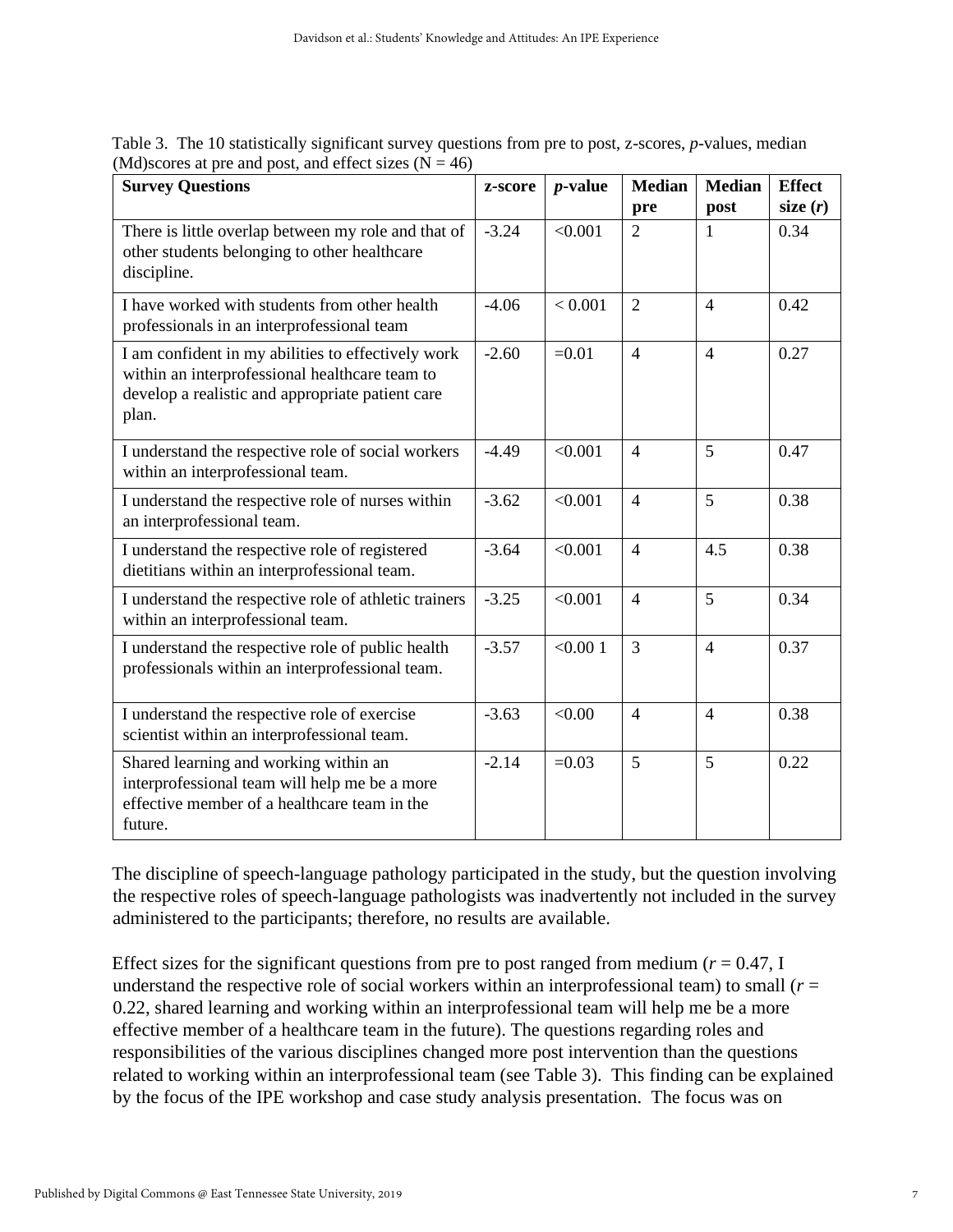defining roles and responsibilities of the involved disciplines, not on working within an interprofessional team.

#### **Discussion**

The role of IPE has been regarded as an increasingly important experience for students enrolled in institutions that offer allied healthcare curricula. The Institute on Medicine (IOM, 2015) suggests that healthcare workforce preparation should include occasions when students from two or more professions learn with, from, and about one another to improve collaboration and the quality of care. This preliminary study provided students the opportunity to explore the concept of IPE, the role of other health professions, and the importance of collaboration to improve health outcomes for clients and patients.

From pre- to post-survey, the students indicated an improvement in understanding the roles and responsibilities of the disciplines and that overlap exists between many of the healthcare disciplines when working to improve clinical outcomes of patients; however, the IPE experience did not positively change attitudes of working within an IPE team. The structure of the IPE event described in this study helped students understand the roles and responsibilities of the various disciplines and that many of the roles overlap. In contrast, the IPE event did not provide enough information or application on how and why working as an IPE team member will help the students to be a more effective member of the healthcare team in the future.

The primary focus for this study was to provide an initial exposure to the concepts of IPE to multiple healthcare disciplines represented at WCU. Similar findings have been reported that providing IPE improves students' attitudes and knowledge of the roles of other health professions and the benefits of interprofessional collaborative care (Earland, Gilchrist, McFarland, & Harrison, 2011; Nitz, Davidson, McGuire, & Fox-Young , 2013; Lapkin, Levett-Jones, & Gilligan, 2014).

#### Limitations

This was a pilot study designed to expand IPE opportunities at the university. A number of limitations were identified. Recruitment was done by professors in each discipline via email. A limitation is the small size of the sample and under and over representation of some of the disciplines who completed the pre/post survey. There was less student participation among health and speech language pathology as compared to social work, athletic training, exercise science, and nutrition. There was no power analysis done before the execution of the study, as this was a pilot. Another potential limitation was that the survey was taken immediately following the workshop. Providing the opportunity for students to reflect on the experience and giving the survey either a third time or at later time may have strengthened the study. Providing the survey at a later or an additional time would assess for longer-term changes.

Another limitation is that students self-selected themselves for participation. Selection bias is possible due to the self-selection of the participants. The sample was a convenience sample and included primarily females (80%). Therefore, the sample may not accurately represent the population. This project was not a required component of any course.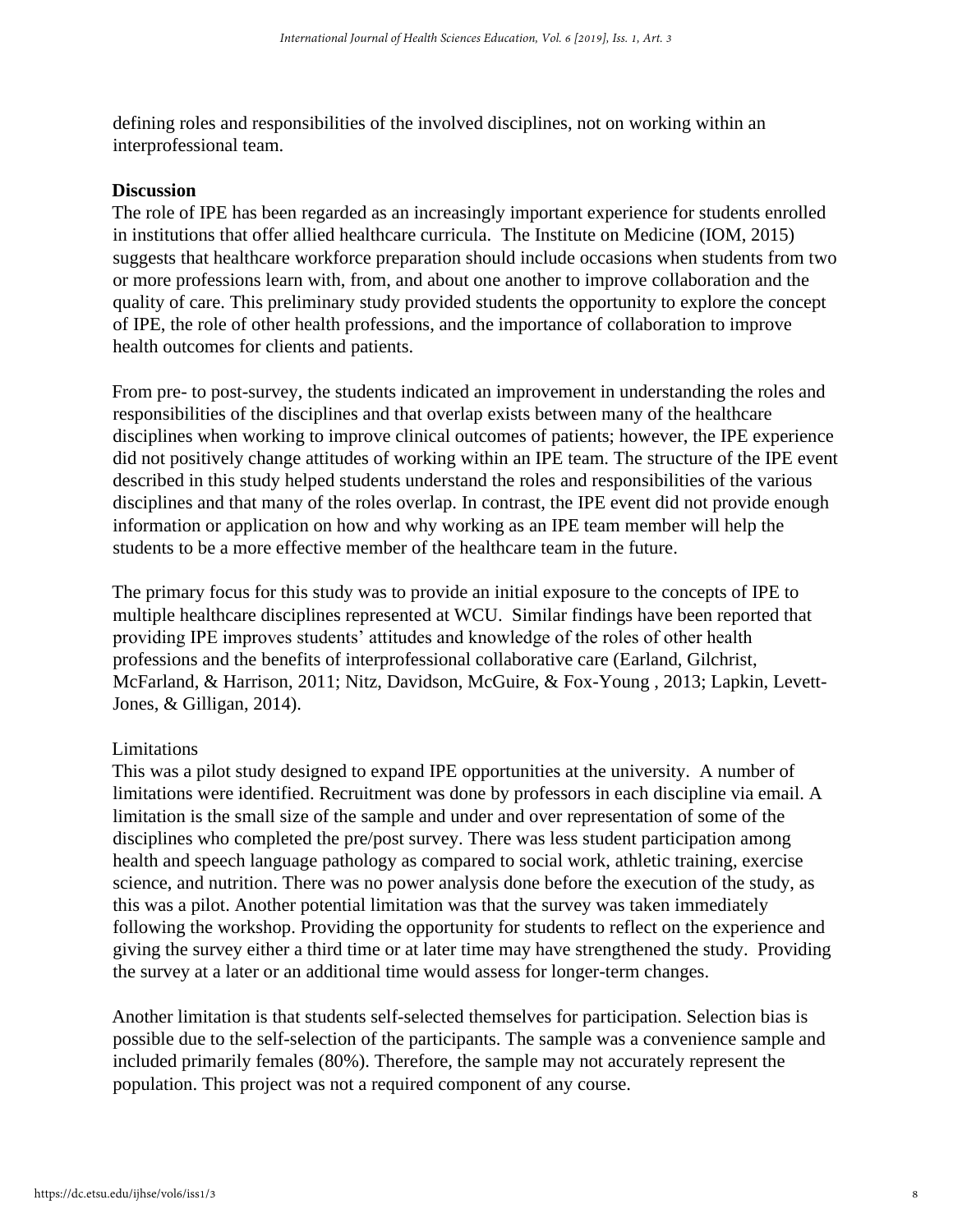An important limitation is the fact that of the 54 students participated, only 46 completed both the pre- and post-survey. Thus, eight students or 15% of the sample did not complete the postsurvey and the data analysis was impacted. However, this is similar to other studies utilizing this survey (Horsburgh, Lamdin, & Williamson, 2001; Parsell & Bligh, 1999).

#### **Conclusion**

Overall, the findings suggest that students' knowledge of the respective roles and responsibilities of the involved disciplines significantly improved after the educational intervention and that more intentional and expanded IPE opportunities should be implemented. Such expanded activities should include a focus on the value of IPE in facilitating more effective healthcare teams to improve patient outcomes, expanding to a two-part program and including standardized patient simulation. The authors have also considered offering incentives, such as gift cards and serving a meal to improve recruitment for the program. The IPE faculty team at the university is currently working towards implementing these next steps.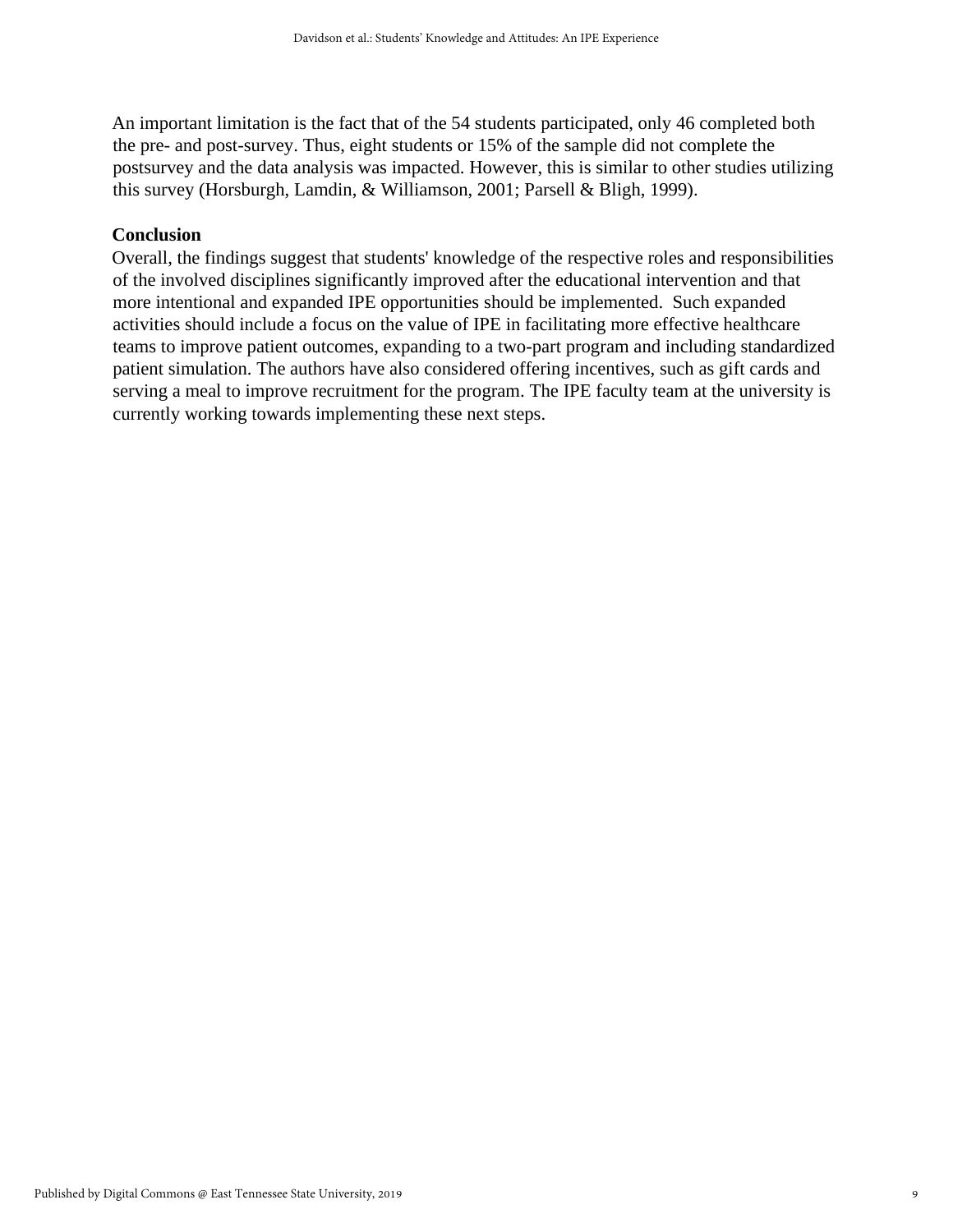References

- Barr H. (2015). *Interprofessional education. The genesis of a global movement*. Retrieved from [https://www.caipe.org/resources/publications/barr-h-2015-interprofessional-education](https://www.caipe.org/resources/publications/barr-h-2015-interprofessional-education-genesis-global-movement)[genesis-global-movement](https://www.caipe.org/resources/publications/barr-h-2015-interprofessional-education-genesis-global-movement)
- Bridges, D., Davidson, R., Odegard, P., Maki, I., & Tomkowiak J. (2011). Interprofessional collaboration: Three best practice models of interprofessional education. *Medical Education Online*, *16*(1), 1-10. doi[:10.3402/meo.v16i0.6035](https://dx.doi.org/10.3402%2Fmeo.v16i0.6035)
- Carroll, L., Ali, M. K., Cuff, P., Huffman, M. D., Kelly, B. B., Kishore, S. P., … Vedanthan, R. (2014). Envisioning a Transdisciplinary University. *The Journal of Law, Medicine & Ethics*, *42*(2\_suppl), 17–25. <https://doi.org/10.1111/jlme.12183>
- Casteneda, G., Islam, S., Stetten, N., Black, E., & Blue, A. (2017). What's in it for me? Perspectives from community participants in an interprofessional service learning program. *Journal of Interprofessional Education & Practice*, 6, 15-21.
- Center for the Advancement of Interprofessional Education. (n.d.). What is CAIPE? Retrieved from<https://www.caipe.org/about-us>
- Earland, J., Gilchrist, M., McFarland, L., & Harrison, K. (2011). Dietetics students' perceptions and experiences of interprofessional education. *Journal of Human Nutrition and Dietetics: The Official Journal of the British Dietetic Association*, *24*(2), 135-143.
- Horsburgh M, Lamdin R, Williamson E. (2001) Multiprofessional learning: The attitudes of medical, nursing and pharmacy students to shared learning. *Medical Education*; *35*(9), 876–883.
- Illingworth, P. & Chelvanayagam, S. (2017). The benefits of interprofessional education 10 years on. *British Journal of Nursing*, *26*(14), 813-817.
- Institute of Medicine. (2015). Measuring the impact of interprofessional education on collaborative practice and patient outcomes. Washington, DC: The National Academies Press. Retrived from<https://www.nap.edu/read/21726/chapter/1>
- Lapkin, S, Levett-Jones, T, & Gilligan, C. (2014). The effectiveness of web-based interprofessional learning modules on health professional students' behavioural intentions in relation to medication safety: A quasiexperimental study. *Focus on Health Professional Education, 16*(1). Retrived from <http://dx.doi.org/10.11157/fohpe.v16i1.45>
- Maharajan, M. K., Rajiah, K., Khoo, S. P., Chellappan, D. K., De Alwis, R., Chui, H. C., ... Lau, S. Y. (2017). Attitudes and readiness of students of healthcare professions towards interprofessional learning. *PloS One, 12*(1), 1. doi:http://dx.doi.org/10.1371/journal.pone.0168863
- Neocleous, A. (2014). Interprofessional education: How can it enhance learning?*Whitireia Nursing & Health Journal,* (21), 23-28. Retrieved from https://login.iris.etsu.edu:3443/login?url=https://search.proquest.com/docview/16478224 77?accountid=10771
- Nitz, J., Davidson, B., McGuire, T., & Fox-Young, S. (2013). Case-based interprofessional education: An evaluation of students' learning experiences. *Focus on Health Professional Education: A Multi-disciplinary Journal, 15*(1), 25-35.
- Parsell, G., & Bligh, J. (1999). The development of a questionnaire to assess the readiness of health care students for interprofessional learning (RIPLS). *Medical Education, 33*(2), 95-100.